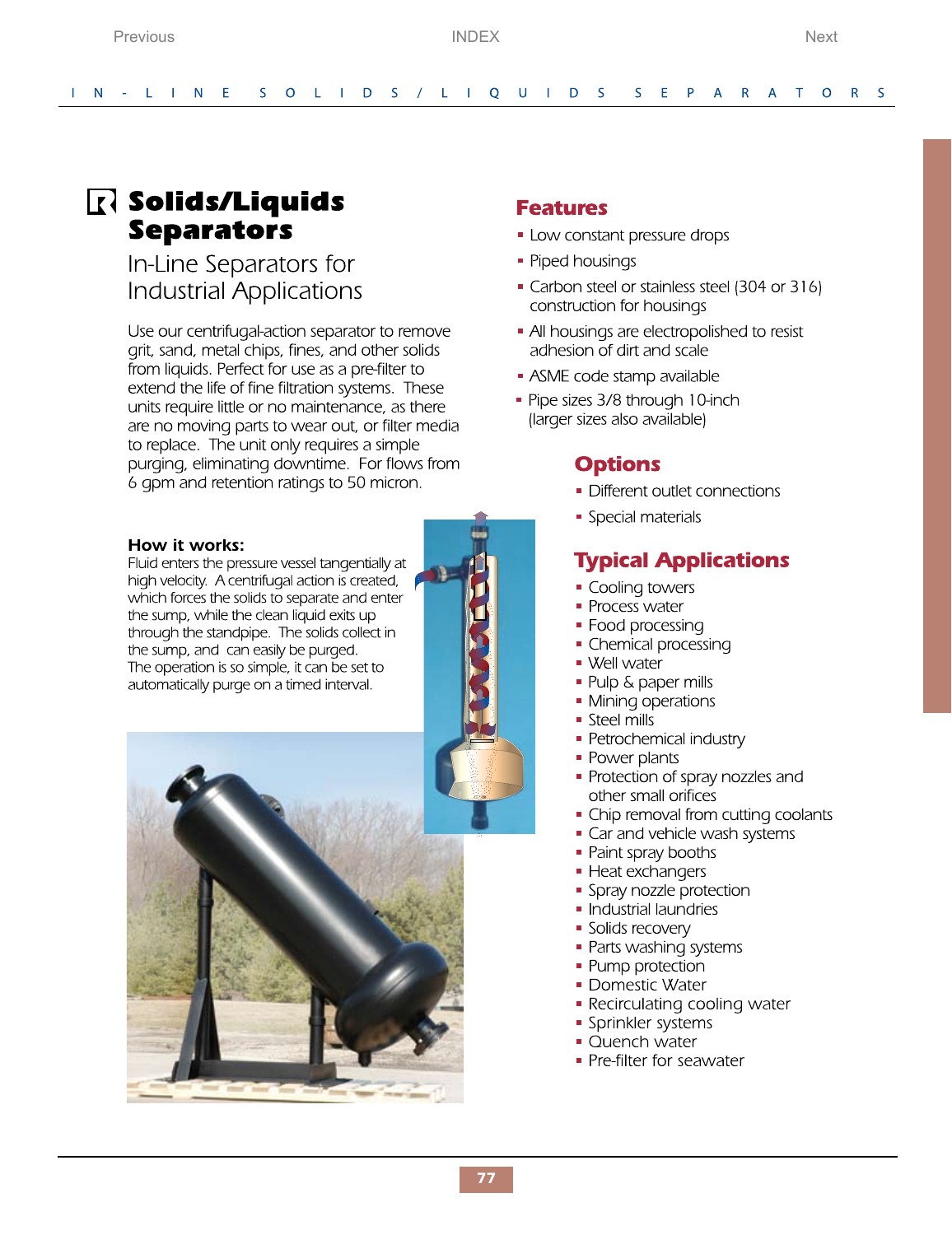### <span id="page-1-0"></span>IN - LINE SOLIDS / LIQUIDS S E P A R A  $\top$ O R S

| <b>FLOW RANGE - GPM</b> |                            |                  |                   |                  |                             |  |  |  |
|-------------------------|----------------------------|------------------|-------------------|------------------|-----------------------------|--|--|--|
| Model<br>No.            | <b>Pipe</b><br>Size (inch) | 5<br><b>PSID</b> | 10<br><b>PSID</b> | Inlet/<br>Outlet | <b>Drain</b><br>Size (inch) |  |  |  |
| SEP-6                   | 3/8                        | 3                | 6                 | <b>NPT</b>       |                             |  |  |  |
| <b>SEP-11</b>           | 1/2                        |                  | 11                | <b>NPT</b>       |                             |  |  |  |
| <b>SEP-25</b>           | 3/4                        | 15               | 25                | <b>NPT</b>       |                             |  |  |  |
| <b>SEP-35</b>           |                            | 30               | 40                | <b>NPT</b>       |                             |  |  |  |
| <b>SEP-75</b>           | $1 - 1/4$                  | 55               | 75                | <b>NPT</b>       |                             |  |  |  |
| <b>SEP-80</b>           | $1 - 1/2$                  | 60               | 80                | <b>NPT</b>       |                             |  |  |  |
| SEP-130                 | 2                          | 90               | 130               | <b>NPT</b>       |                             |  |  |  |
| SEP-140                 | $2 - 1/2$                  | 96               | 140               | <b>NPT</b>       |                             |  |  |  |
| SEP-275                 | З                          | 200              | 275               | NPT or Flanged   |                             |  |  |  |
| SEP-553                 | 4                          | 425              | 553               | Flanged          | $\overline{\phantom{a}}$    |  |  |  |
| SEP-1265                | 6                          | 985              | 1265              | Flanged          |                             |  |  |  |
| SEP-2210                | 8                          | 1715             | 2210              | Flanged          |                             |  |  |  |
| SEP-3410                | 10                         | 2640             | 3410              | Flanged          | っ                           |  |  |  |





| <b>Material</b><br><b>Specific Gravity</b> | <b>Specific Gravity</b><br><b>Material</b> |                   |             |
|--------------------------------------------|--------------------------------------------|-------------------|-------------|
| Aluminum                                   | 2.7                                        | Graphite          | 2.3         |
| Ashes (Coal)                               | 2.0                                        | Iron              | 7.8         |
| <b>Brass</b>                               | 9.0                                        | Lead              | 11.3        |
| Bronze/Copper<br>8.9                       |                                            | Limestone         | 2.8         |
| Carbon/Concrete/Lava<br>$1.8 - 2.5$        |                                            | Manganese         | 74          |
| Coal (Anthracite)                          | $1.3 - 1.9$                                | Nickel            | 8.9         |
| Earth (Silt/Soil)                          | $1.2 - 2.0$                                | Sand/Silica/Shale | $2.6 - 2.8$ |
| Glass (Crystal)                            | 3.0                                        | Steel             | 7.8         |
| Granite/Gravel                             | $2.5 - 3.0$                                | Tin Ore           | $6.4 - 7.0$ |
|                                            |                                            |                   |             |





### **Separator Sizing:**

Separators are generally sized so that there is at least a 5 PSID pressure drop across the unit. Separation efficiency increases as pressure drop increases. We've shown flow ranges for each unit based on 5 and 10 PSID. Choose a unit based on a flow/efficiency balance.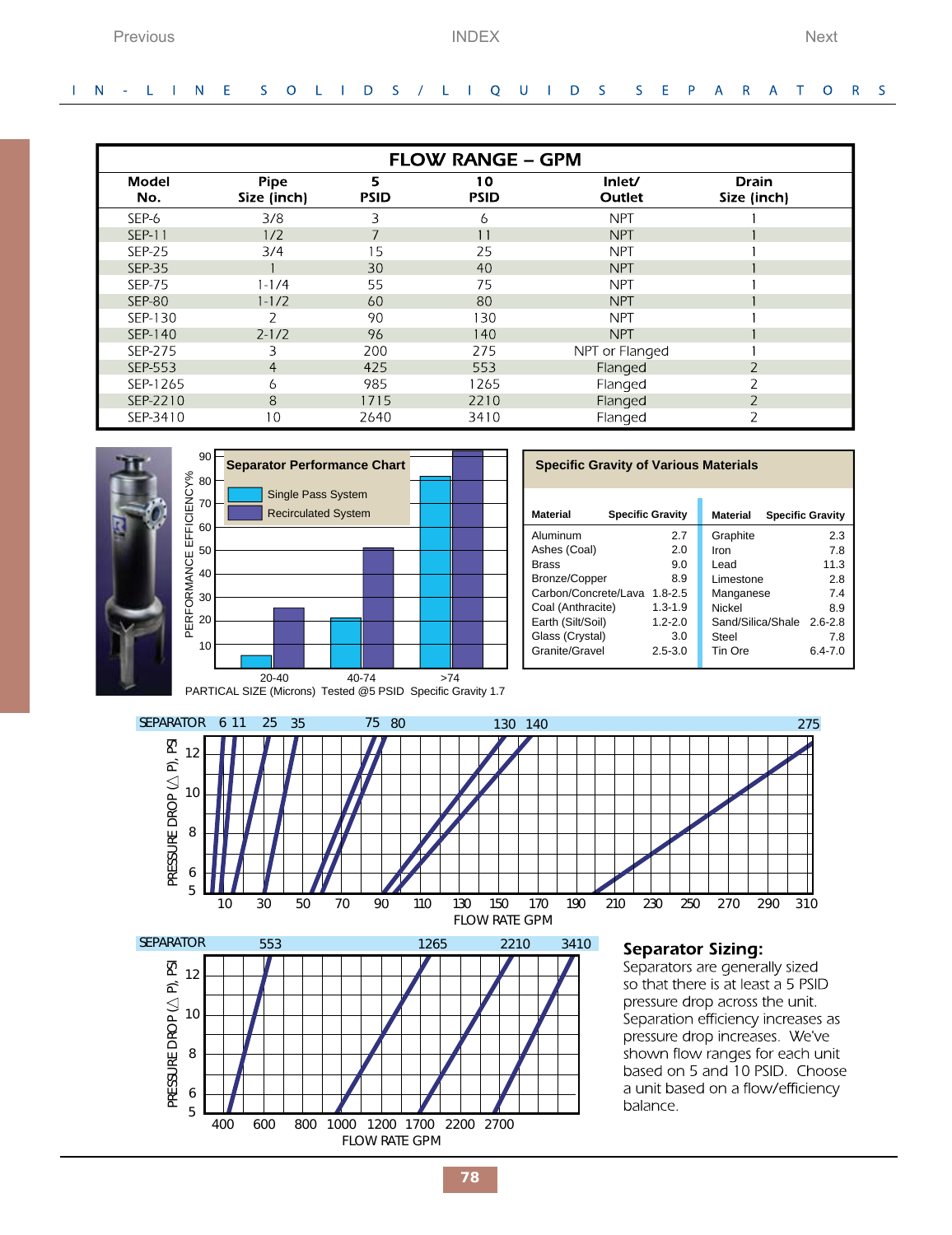### <span id="page-2-0"></span> $\mathbf{L}$  $N - L + N E$ S O L I D S / L I Q U I D S S E P A R A T O R S

## **Installation**

The Separator should be installed in a near vertical position. The unit should be supported by means other than the inlet/ outlet piping. First, connect the outlet of the unit to the outlet piping. Then install any supports, such as U-bolts or legs. Next, connect the inlet piping to the inlet. Test for leaks and separation. The unit is now ready for operation.

## **Purging and Maintenance**

Separators must be purged regularly. If they are not, the separated solids will accumulate and overflow the collection area, affecting performance and contaminating effluent.

You can manually, automatically, or continuously purge the collection area of the separator. Manual purging requires that the operator open a simple valve and empty the contents. Automatic purging can be done many different ways, but the simplest is setting a timer to open and close the valve, purging the contaminant on a regular basis. Continuous purging simply requires leaving a manual valve partially open at all time, letting the contaminant leak out at a controlled rate. For best results, all purging should be done while the separator is in operation. Avoid purging "uphill" which will result in buildup and clogging, affecting performance and operation.

Simple rules of maintenance include checking the purge valve regularly for clogging, scale, and buildup. If the unit is installed in an area where the ambient temperature is below freezing, the collection area and all purge piping should be kept from freezing while operating. If left in idle state under freezing conditions, the entire unit must be drained of liquid, and the collection area must be purged of solids.

## **Dimensions** (IN)

| Model                   | A    | в     | C    | D    | Е         |
|-------------------------|------|-------|------|------|-----------|
| SEP-6                   | 3.0  | 14.8  | 4.5  | 1.9  | .6        |
| SEP-11                  | 3.0  | 14 8  | 4.5  | 19   | $\cdot 6$ |
| <b>SEP-25</b>           | 4.5  | 17.2  | 8.6  | 3.5  | 11        |
| <b>SEP-35</b>           | 45   | 23.6  | 86   | 35   | $1\quad1$ |
| <b>SEP-75</b>           | 4.5  | 23.5  | 8.6  | 4.5  | 1.4       |
| <b>SEP-80</b>           | 4.5  | 23.5  | 8.6  | 4.5  | 1.3       |
| <b>SEP-130</b> (2") 4.8 |      | 22.6  | 8.6  | 6.6  | 2.1       |
| <b>SEP-140</b> (2.5") 6 |      | 22 G  | 8.6  | 6.6  | 1.9       |
| <b>SEP-275</b>          | 6.6  | 25.2  | 10.7 | 8.6  | 2.6       |
| <b>SEP-553</b>          | 13.  | 45.2  | 18.0 | 12.7 | 4.1       |
| <b>SEP-1265</b>         | 16.4 | 58.0  | 24.0 | 16.0 | 4.7       |
| <b>SEP-2210</b>         | 21.0 | 67.2  | 24.0 | 16.0 | 4.7       |
| <b>SEP-3410</b>         | 217  | 105.6 | 42 O | 30.0 | 8.0       |



**SEP-275**